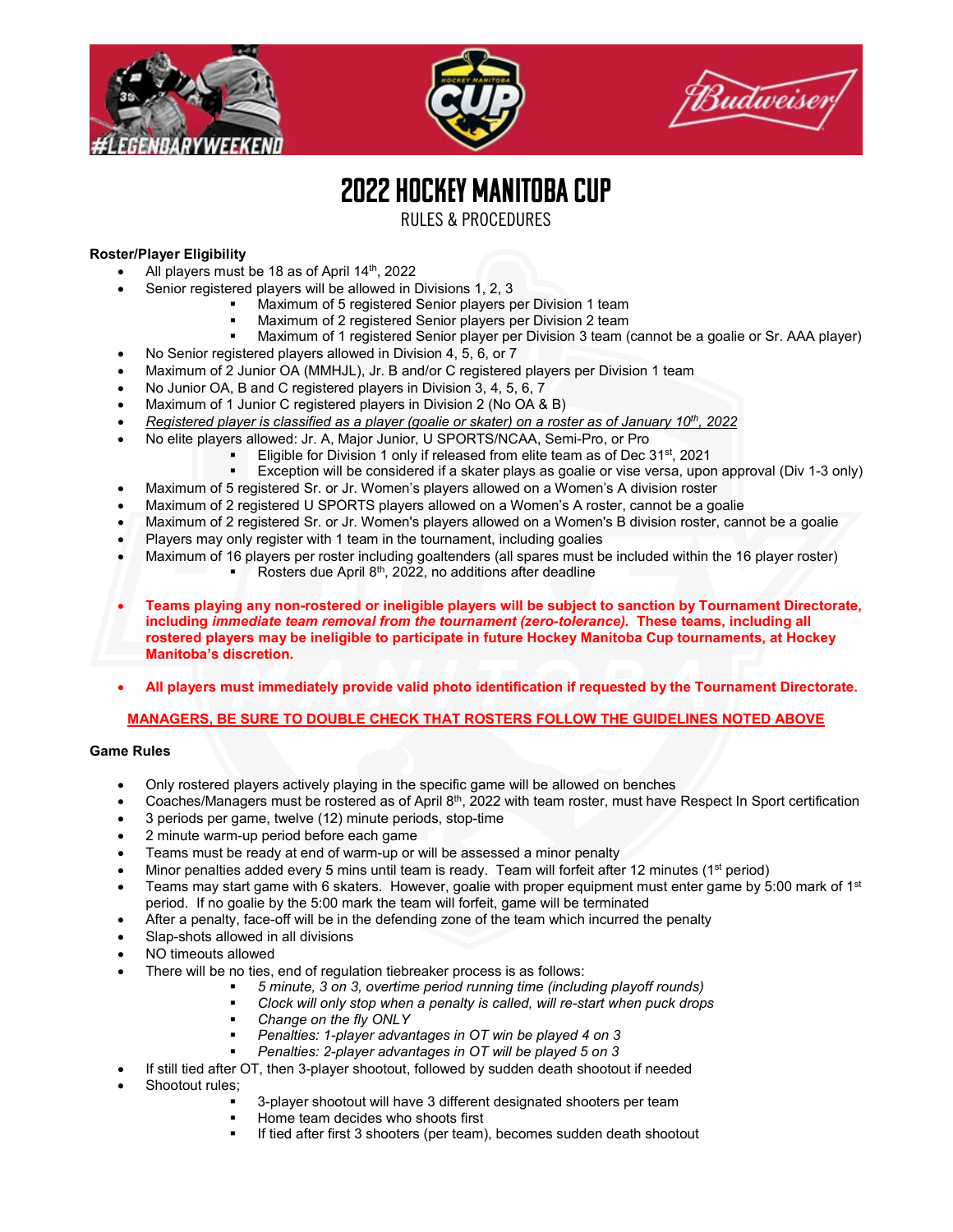- During sudden death shootout any player may shoot, a particular player may shoot multiple times if desired
- If a player has a penalty remaining after OT period, they may not participate in shootout
- Puck must keep an appropriate scoring motion towards the goal during shot
	- Ex. 1) *"Spin-o-rama" shots are allowed as long as puck follows a natural motion to goal*
		- Ex. 2) *"Lacrosse style" shots are not allowed, goal/shot will be terminated*

## **Team Jerseys**

- All teams must have matching jerseys with **identical colours** (officials can give leniency at their discretion)
	- **i.e.)** half team with red and half with orange is not acceptable
	- i.e.) half a team with dark blue and half with light blue is not acceptable
	- All numbers must be properly screened or embroidered, no taped numbers or markers
- Should there be a colour conflict, a set of pinnies will be provided by Hockey Manitoba to the team with less players (if same amount of players on each team; visiting team or coin flip will determine)

#### **Player Equipment**

- Visors, shoulder pads, mouth-guards are optional but recommended
- CSA approved helmets are mandatory (strict)
- All other mandatory equipment as follows; hockey gloves, elbow pads, shin pads, hockey pants, hockey socks, skates

# **Division Placement**

Hockey Manitoba will place teams collectively based on current league/competition status, player skill, average age, past experience, and team preference. *Hockey Manitoba will have final decision on division placement for all teams.*

#### **Tournament Time-frame**

**All teams must be prepared to play their first game as early as approx. 11:00 AM on April 15th, teams must make necessary arrangements to be ready to play during the day on April 15th. Teams in or near Winnipeg may be scheduled to play games on the evening of April 13th or April 14th. Special scheduling requests cannot be accepted.**

Fri, April 15 - Games run between appx. 11:00 AM - 11:00 PM Sat, April 16 - Games run between appx. 8:00 AM - 11:00 PM Sun, April 17 - Games run between appx. 8:00 AM - 7:00 PM

#### **Mercy Rule**

A mercy rule will come into effect if a game score reaches a difference of 7

- 1. Game will move to running time once score differential is 7
- 2. Game will be terminated if differential reaches a difference of 12
- 3. Teams may continue game with no more scoring upon mutual consent and final approval by officials
- 4. Officials will have finals decision if a game will continue without scoring
- 5. If officials terminate a game, teams must vacate ice surface immediately

#### **Team Point System**

| Win  | Regulation        | 3 Pts   |
|------|-------------------|---------|
| Win  | Overtime/Shootout | 2 Pts   |
| Loss | Overtime/Shootout | 1 Pt    |
| Loss | Regulation        | $0$ Pts |

#### **2022 Hockey Manitoba Cup Tie Breaking Procedures**

If only two teams are tied on equality of points in the standings, the following tie breaking criteria applies:

- 1. Head-to-head (mutual) games between the teams concerned. (if applicable)
- 2. Team with most wins in all games played. (Reg. win gains advantage over OT or SO win)
- 3. Goal differential in all games played.
- 4. Team with higher goals scored for in all games played.
- 5. Team with lower goals scored against in all games played.
- 6. Team with more first goals in all games played.
- 7. Team with better +/- score after 2 periods of all games
- 8. Team with better +/- score after 1 period of all games
- 9. Team with the least penalty minutes in all games played.
- 10. Coin Toss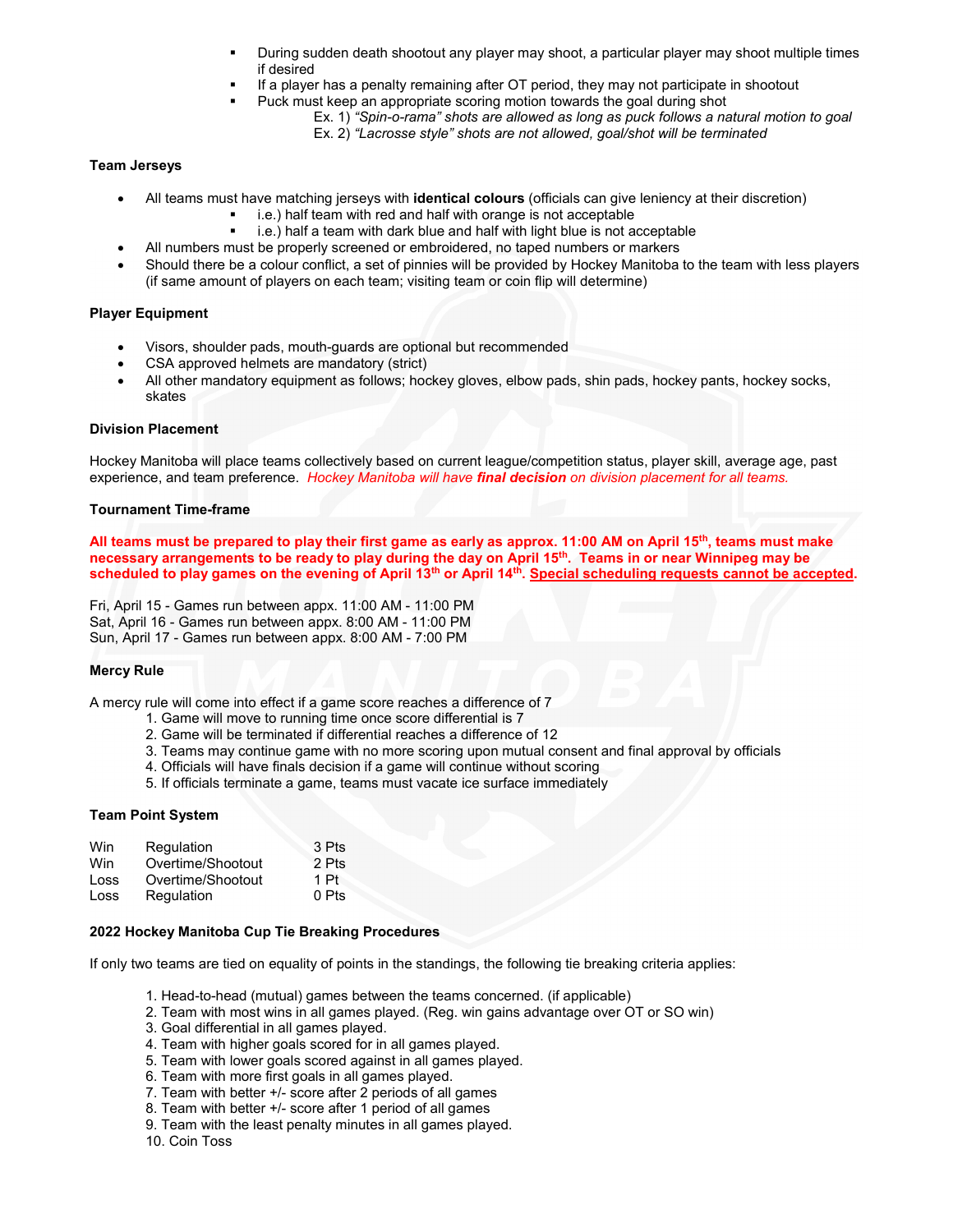If three or more teams have the same number of points in the standings**, and all teams HAVE NOT played each other**, the following tie breaking procedure applies: (no head-to-head applies)

- 1. Team with most wins in all games played. (Reg. win gains advantage over OT or SO win)
- 2. Goal differential in all games played.
- 3. Team with higher goals scored for in all games played.
- 4. Team with lower goals scored against in all games played.
- 5. Team with more first goals in all games played.
- 6. Team with better +/- score after 2 periods of all games
- 7. Team with better +/- score after 1 period of all games
- 8. Team with the least penalty minutes in all games played.

If three or more teams have the same number of points in the standings, **and all teams HAVE played each other**, then their ranking shall be determined by the higher number of points in a special standing composed only from the results of their mutual games. In this case, if the number of points is equal between any of the teams remaining in this special standing only from the results of all teams mutual games, then the following tie breaking criteria applies (with no secondary return to mutual game results):

- 1. Team with most wins in the special standing. (Reg. win gains advantage over OT or SO win).
- 2. Goal differential in the special standing.
- 3. Higher number of goals scored for in the special standing.
- 4. Lowest number of goals scored against in the special standing.
- 5. Higher number of first goals scored in the special standing.
- 6. Team with better +/- score after 2 periods in the special standing.
- 7. Team with better +/- score after 1 period in the special standing.
- 8. Team with better +/- score after 2 periods in all games played.
- 9. Team with better +/- score after 1 period in all games played.
- 10. Team with the least penalty minutes in all games played.

**NOTE:** For divisions that include Wild Card teams, the tie breaking procedures above will be applied twice. Once within each pool to determine the pool winner, and once between the remaining teams to determine the Wild Card spots.

#### **Penalties/Suspension**

- All suspensions will be carried over into Hockey Manitoba/Hockey Canada sanctioned games
- Suspensions will be decided as per the Hockey Canada guidelines by the tournament directorate
- Fighting penalties will result in an automatic game ejection & disqualification from tournament
- Aggressors/instigators will be subject to further discipline & suspension
- Team of the aggressor/instigator will be subject to a 5-minute major in their next game (if applicable)
- High-sticking, slashing and cross-checking will carry an automatic double-minor penalty (4 minutes)
- Body checking will carry an automatic double-minor penalty (4 minutes)
- Head Contact will carry an automatic double-minor penalty (4 minutes)
- **Any player who obtains a total of 8 minutes or more in penalties will be ejected from the game**
- Spearing & Butt-ending will carry an automatic major penalty, and if necessary a game ejection subject to suspension
- $\bullet$  If a spearing or butt-ending call resulting in a game ejection occurs in the last 5 minutes of the 3<sup>rd</sup> period, the offending team will also be subject to a 5-minute major penalty at the beginning of their next game (if applicable)
- All other rules/procedures will follow Hockey Manitoba / Hockey Canada guidelines (the above will take precedent over said guidelines)

#### **Standings**

• All divisional final standings after round robin play will be confirmed by Hockey Manitoba and subsequently emailed to each team manager as soon as possible upon completion of round robin. Please note that standings indicated on the [www.hockeymanitobastats.ca](http://www.hockeymanitobastats.ca/) page **may NOT** be reflective of the actual tournament tiebreakers

# **Fighting**

Team of the Aggressor or Antagonist will receive an additional 5-minute major penalty to be served by a teammate. If less than 5-minutes remain in the current game the offending team will serve a major for the remainder of the current game time and will also serve a 5-minute major to start their next game.

Players assessed a fighting major will be suspended from the tournament and in addition will carry the minimum suspension guideline as per the Hockey Manitoba handbook. Ie.) Suspended from tournament + amount of games within minimum guideline.

All suspensions will carry over into the 2022-23 season (players, coaches, officials)